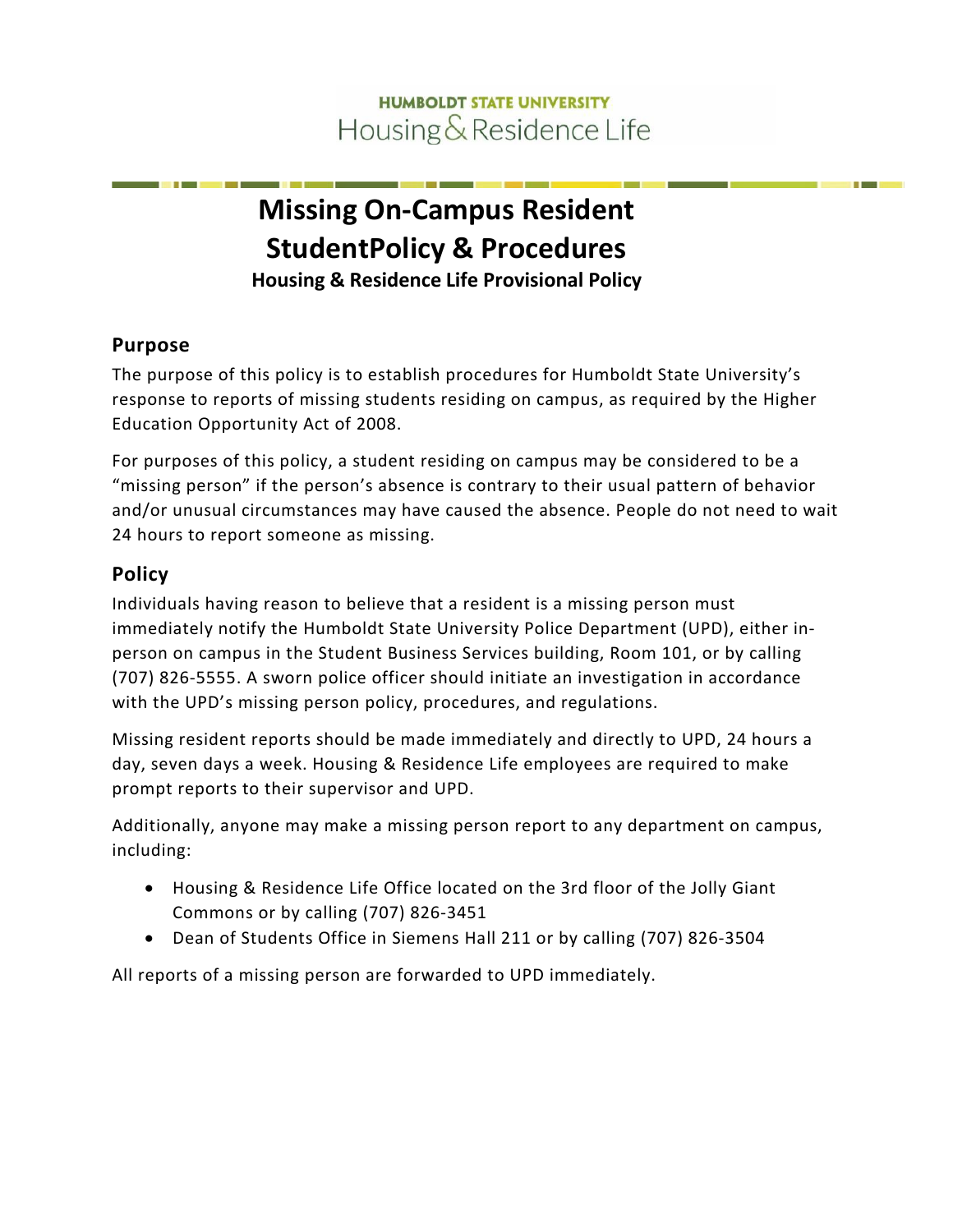#### **Procedure**

## "Emergency Contact Information" Procedures

- 1. Housing & Residence Life may collect Emergency Contact Information on a form or electronically. Emergency Contact information will be maintained by Housing & Residence Life, who controls the release of their contents when needed. The "Emergency Contact" information is typically used to make emergency notifications to pre-designated parents, guardians, family members, or friends when a student becomes sick or injured.
- 2. Non-emancipated residents under 18 years of age shall be advised by Housing & Residence Life that, if they are reported to be missing, their parent or guardian will be notified.
- 3. Housing & Residence Life may provide information to UPD from a missing student's (any age) Emergency Contact Information to further the missing person investigation. This policy acknowledges that a common investigative step in missing person investigations is police contact with family members who are designated on these types of documents.

#### "Confidential Contact" Procedures for Missing Person Notification

- 1. Housing will provide each student living in an on-campus housing facility with the option to register a "Confidential Contact" person to be notified in the case that the student is determined to be missing. This person may or may not be the same person listed as the student's "Emergency Contact". The sole purpose of collection and retention of the "Confidential Contact" information is for campus officials to make notification in the event that a resident is determined to be missing.
- 2. Housing may collect this information on a form or electronically. "Confidential Contact" information is intended to be kept confidential and only accessed in a reported missing person situation.
- 3. Housing shall be the custodian of "Confidential Contact" information. This information may only be released upon authorization by the Vice President for Enrollment Management, the Associate Vice President for Student Success, the Dean of Students, Senior Director for Housing & Residence Life, or the acting Senior Director for Housing & Residence Life in the absence of the above-named persons.
- 4. Only authorized campus officials and law enforcement officers in furtherance of a missing person investigation may have access to "Confidential Contact" information.
- 5. All students shall be advised by Housing at check-in that in the event they are reported missing, UPD shall be notified, regardless of whether or not they have registered a "Confidential Contact" person.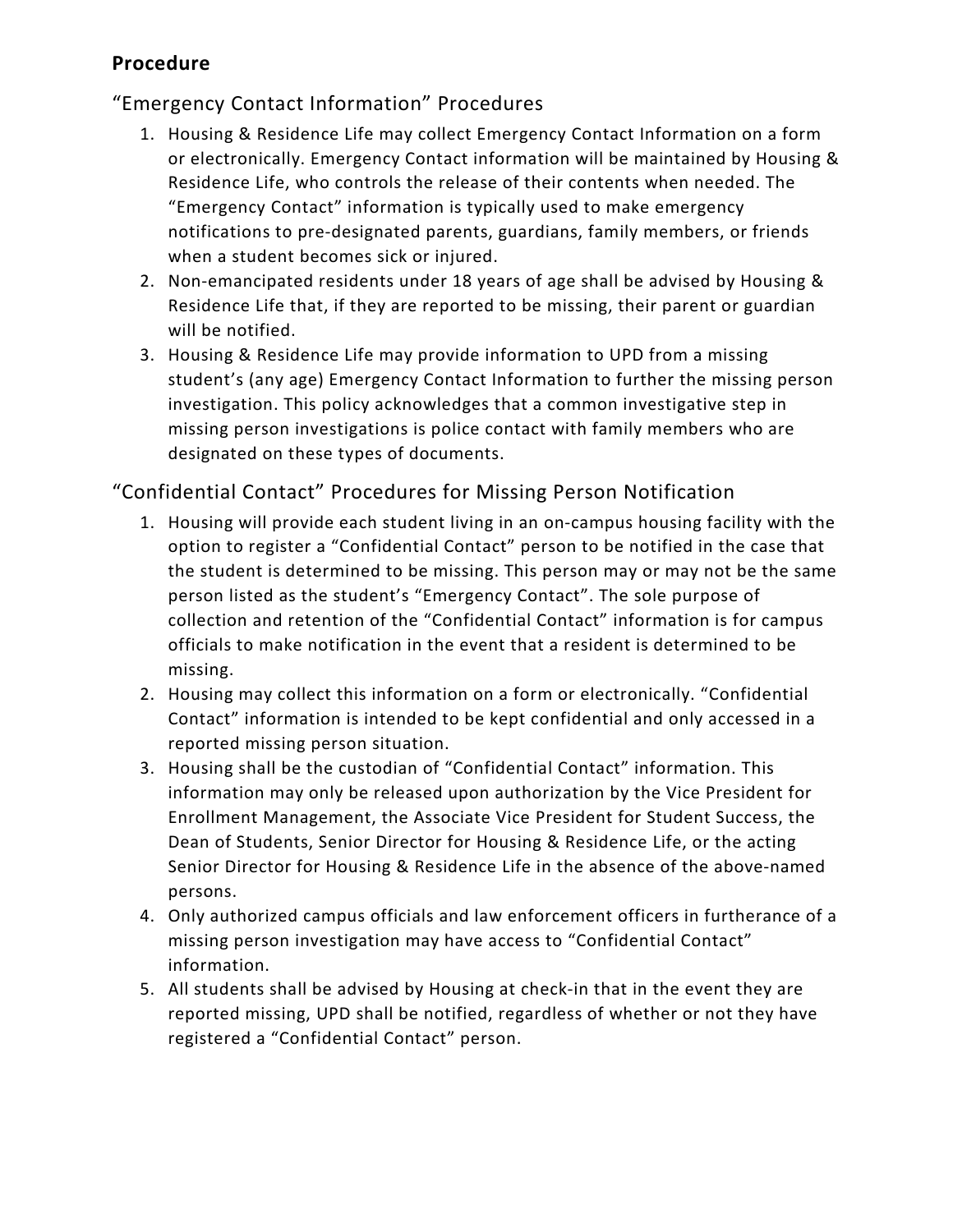Specific Procedures When a Student is determined to Have Been Missing

- 1. Anyone who has or receives information that a student may be a missing person must notify UPD immediately.
- 2. UPD will promptly initiate an investigation consistent with UPD policies, procedures, and applicable regulations which includes notifying and collaborating with local law agencies within 4 hours of UPD receiving a missing person report.
- 3. Upon request by UPD, Housing & Residence Life will assist in gathering essential information about the situation and the missing resident (e.g., description, clothes last worn, where student might be, who student might be with, vehicle description, information about the physical and mental well-being of the student, information from the Housing Department's Emergency Contact Information Form, an up-to-date photograph, class schedule, check meal plan activity, read resident's key lock information, etc.). It is especially important to report to UPD any indications if the missing student appears to be at-risk, including but not limited to:
	- a. The missing student is the victim of a crime or foul play
	- b. The missing student is in need of medical attention
	- c. The missing student has no pattern of running away or disappearing
	- d. The missing student may be the victim of a parental abduction
	- e. The missing student is mentally impaired
- 4. Housing & Residence Life shall determine if the missing student has registered a "Confidential Contact" person with the Housing Department.
- 5. If the missing student has registered a "Confidential Contact" person, then that contact person shall be contacted by an authorized official of the university (refer to #7a-g and #8 below.)
- 6. If the missing student is under 18 years of age and not emancipated, their parent or guardian will be notified that they are missing by an authorized official of the university as described below.
- 7. The following campus officials are authorized to notify a "Confidential Contact" or to parent/guardians of non-emancipated students under 18 years of age:
	- a. A sworn officer of the University Police Department
	- b. Vice President for Enrollment Management
	- c. Dean of Students
	- d. Associate Vice President for Student Success
	- e. Senior Director for Housing & Residence Life
	- f. Acting Senior Director for Housing & Residence Life
- 8. When reasonably possible, the investigating UPD officer or UPD supervisor should be consulted in advance regarding which authorized official should call and what information should be shared.
- 9. An investigating officer from UPD or another law enforcement agency may contact the missing adult student's friends, parents, other family members, or persons listed on the Emergency Contact Information Form in an effort to further the investigation (not simply to make a notification).